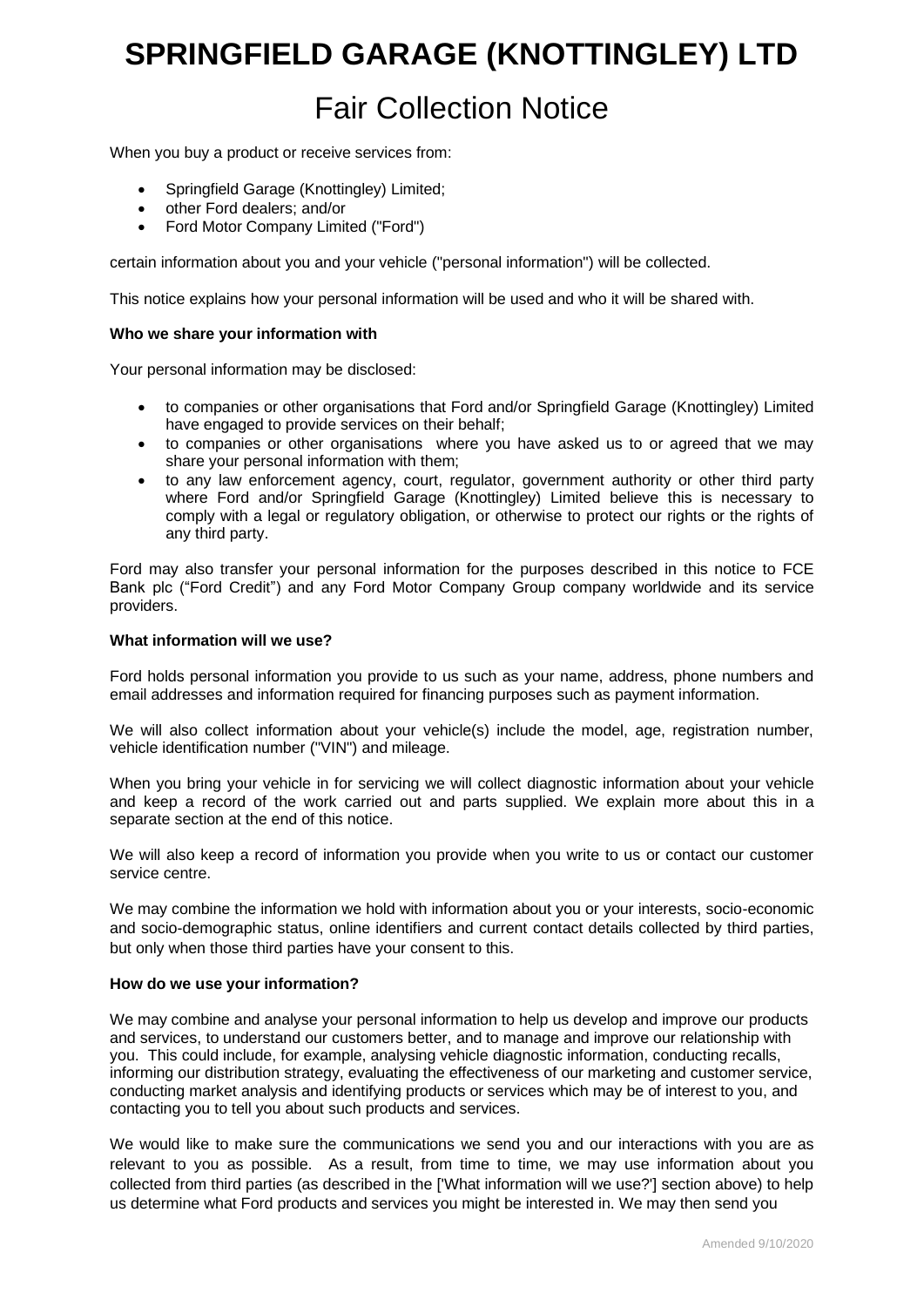information about those products and services in accordance with your communications preferences, and use the information we hold about you to inform our customer service centres if you contact them. We may also work with third parties to show you tailored advertising on social media platforms or, if you have consented to the use of cookies, when you browse the internet/visit other websites (please see Ford's cookie guide for more information). You can find out how to stop receiving marketing material from us in the ['Your rights'] section below.

Your information will be treated in accordance with UK law concerning data protection and may be transferred within the European Union ("EU")/European Economic Area ("EEA"), as well as to countries outside the EU/EEA (including to the USA). Ford will take reasonable steps to ensure that your personal information is adequately protected when it is transferred to countries outside the EU/EEA.

## **Your rights**

You have the right as an individual to find out what information Ford and/or Springfield Garage (Knottingley) Limited holds about you and for what purposes, as well as to make corrections if necessary. You also have the right in some circumstances to object to our continuing the processing of your personal data.

If you have questions or concerns regarding Springfield Garage (Knottingley) Limited's use of your personal information, or would like to access the information that Springfield Garage (Knottingley) Limited holds about you, please contact Springfield Garage (Knottingley) Limited, 108, Weeland Road, Knottingley, WF11 8BG / fordretailer@aol.com

If you have questions or concerns regarding Ford's use of your personal information, or would like to access the information that Ford holds about you, please contact:

Privacy Enquiry or email: dpeurope@ford.com PO Box 616 Hull HU9 9PR

#### **Your marketing preferences**

Ford and Springfield Garage (Knottingley) Limited would like to keep you up to date with information and offers from Ford, Springfield Garage (Knottingley) Limited and from third parties whose products and services we think you would be interested in.

Please let us know if and how you would like to hear from us by ticking the boxes below.

I **do not** want to receive information and offers from Springfield Garage (Knottingley) Limited via the following channels:

| Email           | $\begin{bmatrix} \end{bmatrix}$ |
|-----------------|---------------------------------|
| SMS             | $\begin{bmatrix} \end{bmatrix}$ |
| Postal mail [ ] |                                 |
| Telephone       | $\begin{bmatrix} \end{bmatrix}$ |

| I would like to receive information and offers from Ford by: |  |
|--------------------------------------------------------------|--|
|--------------------------------------------------------------|--|

| Email              | Yes $[ ]$ |  |
|--------------------|-----------|--|
| <b>SMS</b>         | Yes $[ ]$ |  |
| Postal mail Yes [] |           |  |
| Telephone          | Yes [ ]   |  |